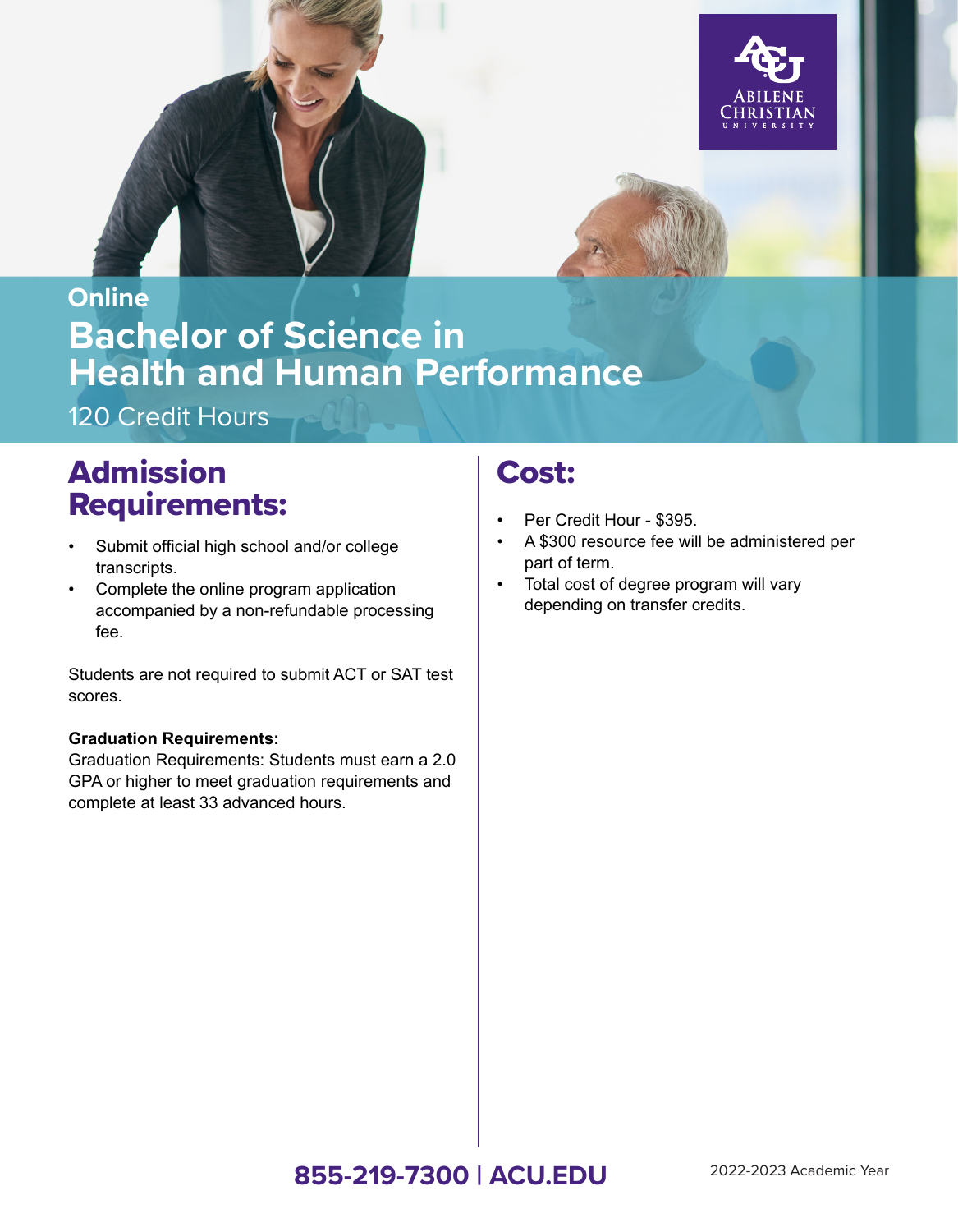## **Bachelor of Science in Health and Human Performance**



### Major Requirements:

#### **HHP 201 - Foundations of Health and Human Performance**

An introduction to foundational principles, concepts, and trends within health, wellness, fitness and human performance. Professional organizations and careers within these fields are examined.

#### **NTRO 224 - Nutrition for Exercise & Sport**

Provides comprehensive, accurate, and up-to-date information concerning basic fundamentals of how the active individual can achieve optimal nutrition by fueling before, during, and after exercising. Examines how the athlete can use nutrition to achieve peak performance.

#### **KINO 232 - Structural Kinesiology**

Anatomical foundations and mechanics of human motion; basic principles of motor skills.

#### **KINO 311 - Motor Behavior**

This course provides an overview of the major theories in Motor Learning, Motor Control, and Motor Development.

#### **KINO 342 - Exercise Testing, Evaluation and Prescription**

This course offers practical application of theory of exercise science in order to provide the student with sufficient knowledge to evaluate fitness levels and develop, prescribe, and teach appropriate exercise programs with varying goals and populations.

#### **KINO 360 - Leadership and Management for Health Promotion**

Designed to explore many leadership and management theories and practices with application in the fields of health promotion, sport, and recreation. A writing intensive course.

#### **HHP 374 - Exercise Physiology and Applications**

A study of the acute and chronic physiological responses to exercise. Applications are made to training methods and interventions to improve health and human performance.

#### **KINO 399 - Research Methods in Kinesiology and Nutrition**

A study of the research process in Kinesiology and Nutrition from inception to statistical analysis. The course includes how to read and interpret research reports and how to present a research proposal. A writing intensive course.

#### **HHP 401 - Strength and Conditioning for Performance**

Applies scientific principles of strength training and conditioning for performance enhancement in sport and tactical populations. Topics include testing and evaluation, exercise techniques, exercise prescription, and program design.

#### **HHP 421 - Exercise and Special Populations**

Application of specialized exercise science considerations relative to exercise assessment, techniques and prescription for groups with unique needs such as children, adolescents, elderly, pregnant, post-partum, and those with clinical diseases and conditions.

#### **HHP 451 - Professional Certifications in Health & Human Performance**

The course is designed to inform students about certifications in the field and prepare students for the successful completion of a professional certification from a nationally recognized organization within Health and Human Performance.

#### **HHP 491 - Health and Human Performance Capstone**

The course provides a culminating experience in which students analyze and synthesize knowledge, applications, and skills from across their program to demonstrate mastery of learning.

#### **KINO 498 - Biomechanics**

Practical application of analysis, diagnosis, and demonstration as used in a teaching situation.

### **855-219-7300 | ACU.EDU** 2022-2023 Academic Year